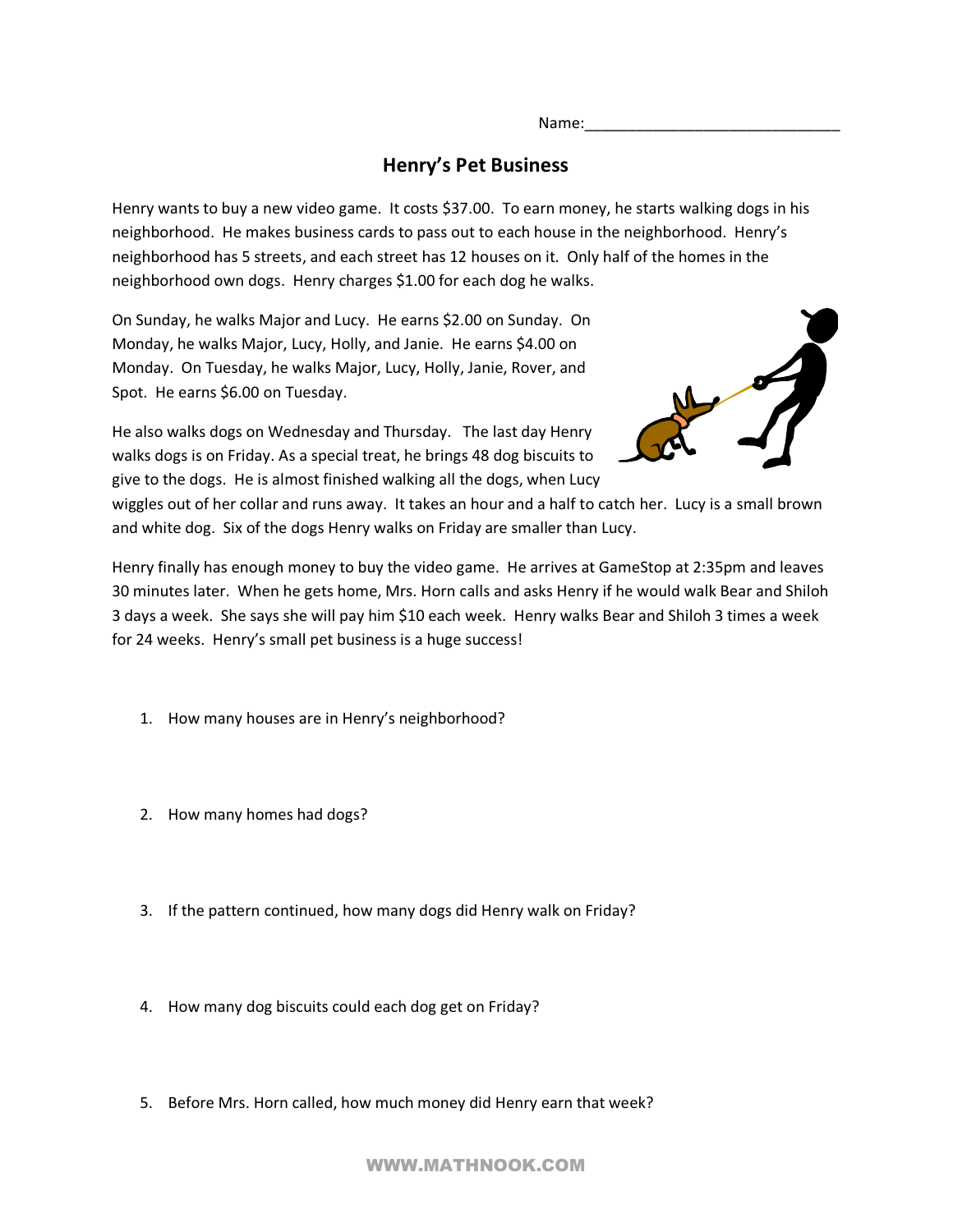- 6. Did Henry walk an even or odd number of dogs on Friday?
- 7. How many minutes did it take to catch Lucy?
- 8. How much money did Henry have left over after he bought the video game?
- 9. Henry wants to buy bubble gum. Each piece is \$.25. How many pieces of bubble gum can he buy?
- 10. What time did Henry leave GameStop?
- 11. What fraction of the dogs Henry walked on Friday are smaller than Lucy?
- 12. How much money did Henry earn walking Bear and Shiloh at the end of 24 weeks?